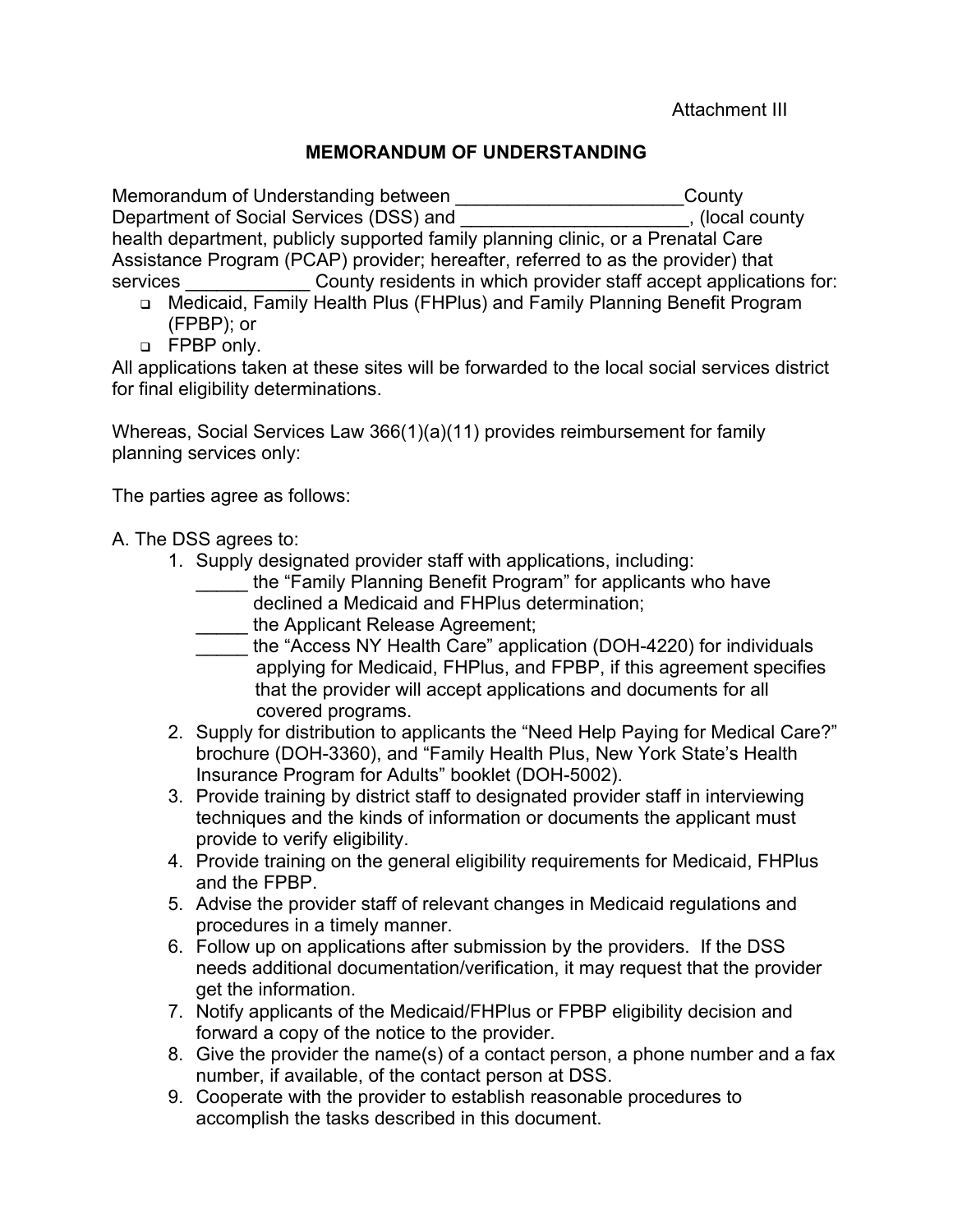- B. For the purpose of this program, the Provider will:
	- 1. Designate an interviewer(s) and notify DSS in writing of the name(s), title(s) and qualifications of the person(s) and names of any backup or replacement staff that will be performing eligibility interviews.
	- 2. Notify the DSS in writing of the name(s), title(s) and telephone numbers of the provider staff who will be accepting applications.
	- 3. Retain documentation of the name(s), title(s), and telephone number of staff assisting individuals to complete applications.
	- 4. Obtain a signed Applicant Release Agreement prior to obtaining confidential applicant information.
	- 5. Explain to the applicant the health care programs that may be available to them, specifically Medicaid, FHPlus and FPBP. Provide all applicants the following information: "Need Help Paying for Medical Care?" brochure (DOH-3360), "Family Health Plus, New York State's Health Insurance Program for Adults" booklet (DOH-5002) and the "Health Insurance and Nutrition Access NY Health Care" informational sheet. Designated staff shall review this information with the applicant and help the applicant make an informed choice of applying for all programs or the FPBP only. Advise applicants who want to apply for FPBP only that they may apply for Medicaid or FHPlus at anytime.
	- 6. Provide applicants with the entire application package and assist the applicant in completing the forms as needed.
	- 7. Conduct a face-to-face interview with the applicant or the applicant's representative and obtain as much documentation as possible of all statements on the application form "Access NY Health Care"(DOH-4220) if the applicant is applying for Medicaid, FHPlus and FPBP, or "Family Planning Benefit Program" if the applicant has chosen not to apply for Medicaid or FHPlus. All necessary documentation that is not submitted at the interview must be entered on the Documentation Checklist of the DOH-4220. Provide a copy of the Documentation Checklist to the applicant; notify the applicant of any missing documentation and the due date for submission of documentation. Assist the individual as needed to secure information.
	- 8. Refer any applicant who wants to apply for any other social services program to the DSS office.
	- 9. Provide the original application with the completed Applicant Release Agreement and a photocopy of all documentation required, to DSS on a timely basis using the agreed upon procedures. All completed "Family Planning Benefit Program" applications must include the applicant's signature under the "Declination of Medicaid and Family Health Plus Eligibility Determinations" statement.
	- 10. Maintain a log that shows the applicant's name, date of interview and date on which the application was provided to DSS.
	- 11. Healthcare providers must provide written information to clients on how to access primary care services at Federally Qualified Health Centers (FQHC) and other providers, including their locations and phone numbers.
	- 12. Keep confidential all information obtained while acting as a provider to facilitate the filing of an application.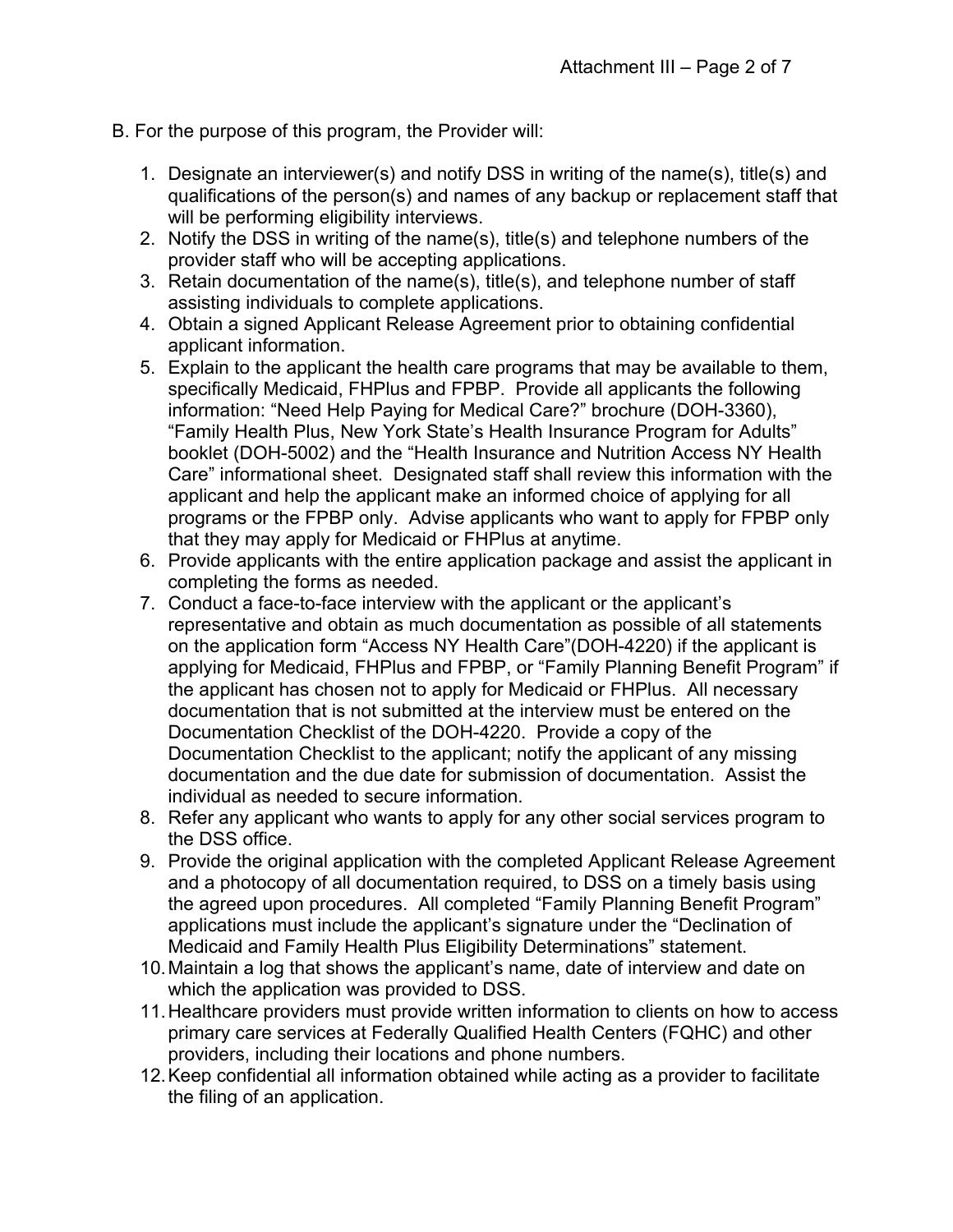The unauthorized release of information collected can result in termination of this agreement for violation of the confidentiality requirements cited below and in Section 136 of the Social Services Law and can result in potential legal action. All persons who are designated to take applications and assist applicants as agreed to by the DSS must sign the confidentiality agreement provided by the DSS.

The Medicaid Confidential Data (MCD) includes, but is not limited to, names and addresses of Medicaid applicants/recipients, the medical services provided, social and economic conditions or circumstances, the Department of Health's evaluation of personal information, medical data, including diagnosis and past history of disease and disability, any information regarding income eligibility and amount of Medicaid payment, income information, and/or information regarding the identification of third parties. Each element of Medicaid confidential data is confidential regardless of the document or mode of communication or storage in which it is found.

Note that this Memorandum of Understanding involves Medicaid Data, which is confidential pursuant to New York Medicaid State Plan requirements, 42 U.S.C. Section 1396 a(a)(7) and federal regulations at 42 CFR Sections 431.300 et seq.

Also, pursuant to Section 367b (4) of the New York State Social Services Law, information relating to persons APPLYING FOR Medicaid shall be considered confidential and shall not be disclosed to persons or agencies without the prior written approval of the New York State Department of Health.

## **AIDS/HIV Related Confidentiality Restrictions:**

Also note that MCD may contain HIV related confidential information, as defined in Section 2780 (7) of the New York State Public Health Law. As required by New York Public Health Law Section 2782 (5), the New York State Department of Health hereby provides the following notice:

# **HIV/AIDS NOTICE**

**This information has been disclosed to you from confidential records which are protected by State law. State law prohibits you from making any further disclosure of this information without the specific written consent of the person to whom it pertains, or as otherwise permitted by law. Any unauthorized further disclosure in violation of State law may result in a fine or jail sentence or both. A general authorization for the release of medical or other information is NOT sufficient authorization for further disclosure.** 

The provider agrees that any further disclosure of MCD requires the prior, written approval of the New York State Department of Health (NYSDOH), Medicaid Confidential Data Review Committee (MCDRC). The provider will require and ensure that the approved agreement, contract or document contains the above Notice and a statement that any other party may not disclose the MCD without the prior, written approval of the NYSDOH MCDRC.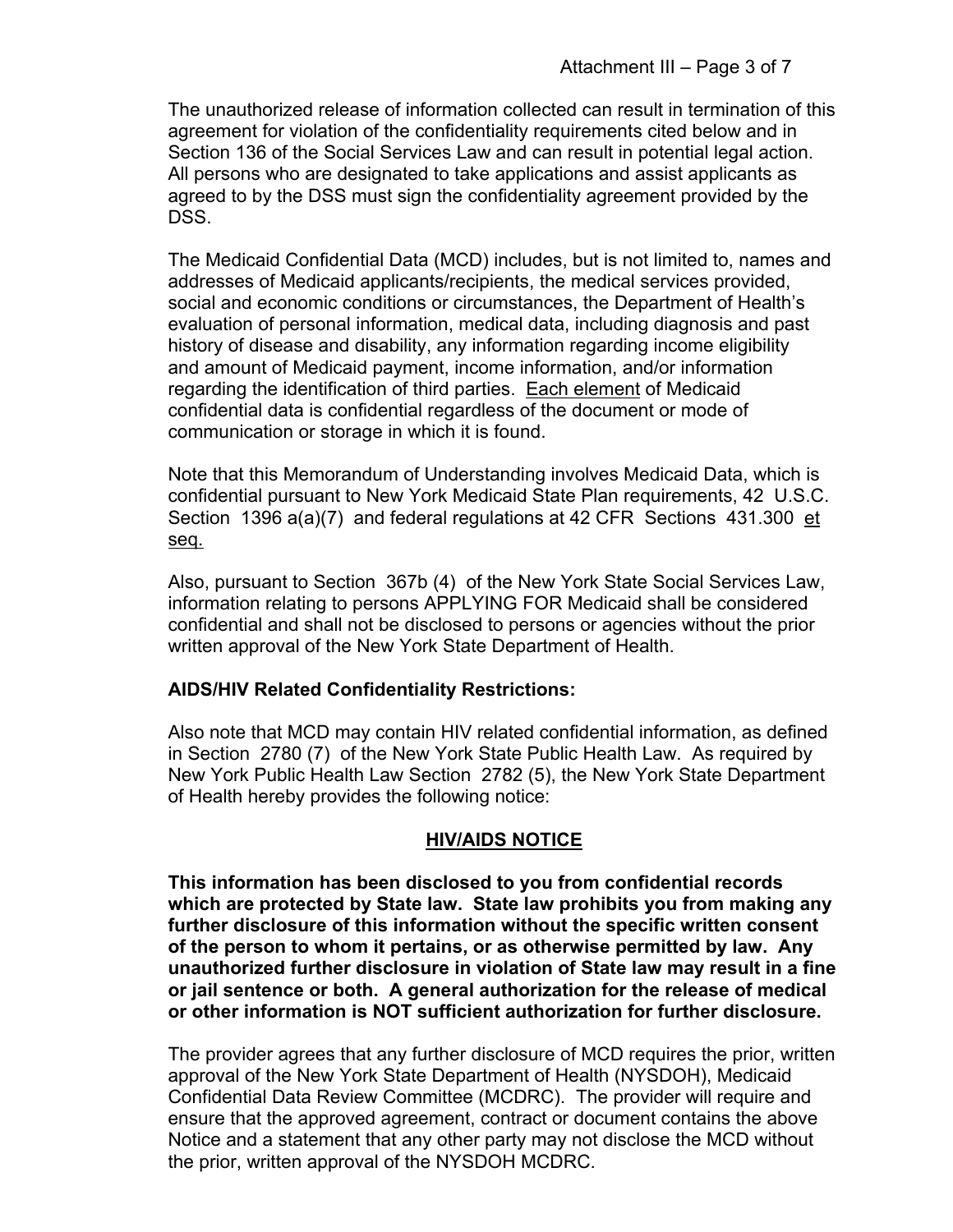Any provider participating in the program who consistently fails to meet minimum performance standards as determined by the DSS may be ineligible to continue as a designated provider to assist individuals in the application process.

The participating provider may withdraw from this program and terminate this Memorandum of Understanding upon 60 days written notice to the DSS. The DSS may terminate this Memorandum of Understanding upon 60 days written notice to the participating provider.

| <b>Provider Representative</b> | <b>County Department of Social Services</b> |
|--------------------------------|---------------------------------------------|
| <b>Title</b>                   | <b>Title</b>                                |
| Date                           | Date                                        |

\_\_\_\_\_\_\_\_\_\_\_\_\_\_\_\_\_\_\_\_\_\_\_\_\_\_\_\_ \_\_\_\_\_\_\_\_\_\_\_\_\_\_\_\_\_\_\_\_\_\_\_\_\_\_\_\_\_\_\_\_\_\_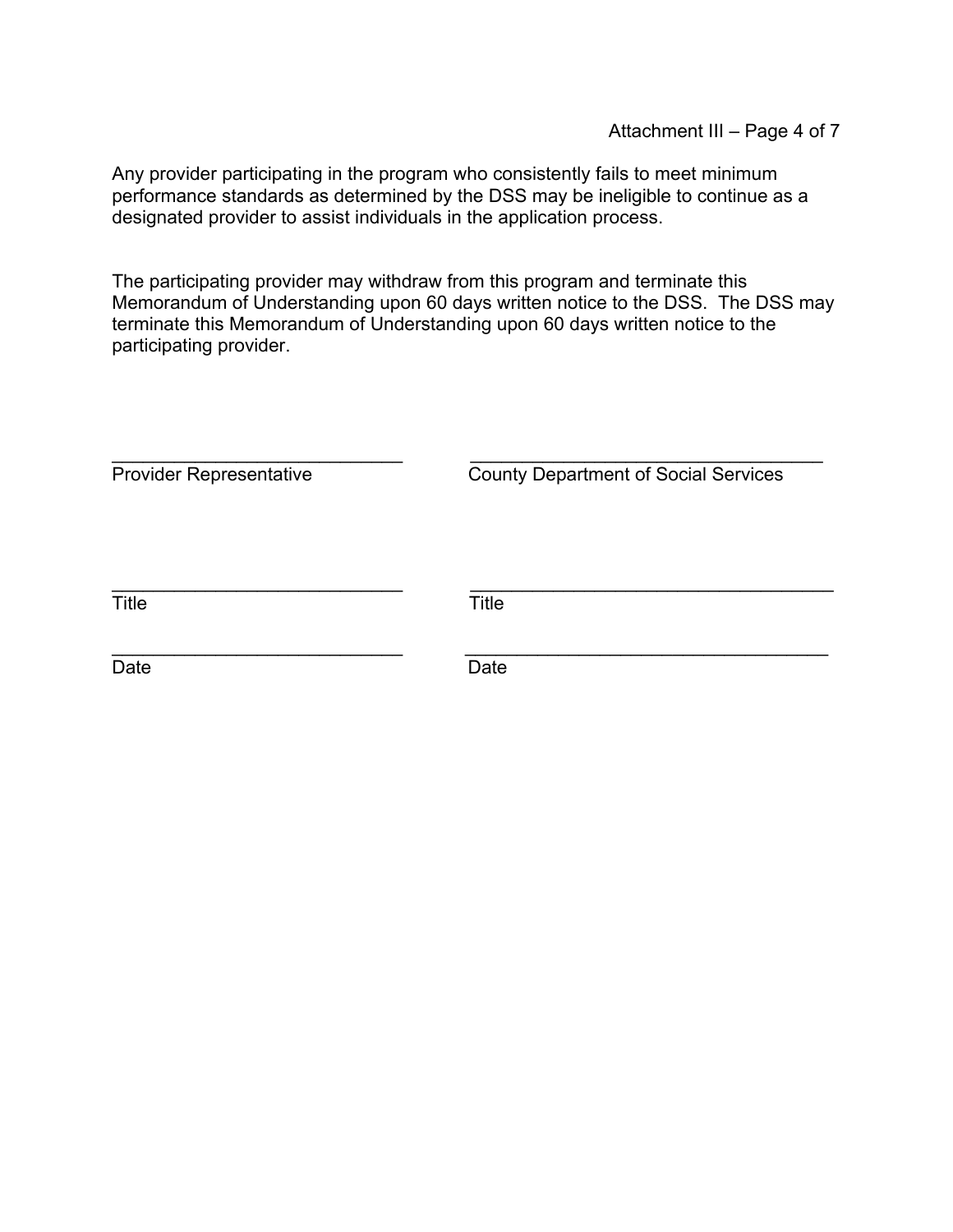### **CONFIDENTIALITY AGREEMENT**

The intermal controlled the set of the set of the set of the set of the set of the set of the set of the set o<br>  $\frac{1}{2}$  (provider, a local at or on behalf of the health department, publicly supported family planning clinic, or a Prenatal Care Assistance Program (PCAP)) have been designated to take applications for Medicaid, Family Health Plus (FHPlus), and the Family Planning Benefit Program (FPBP), or for FPBP only, on behalf of the example of the setting of the setting of the setting of the setting of the setting of the setting of the setting of the setting of the setting of the setting of the setting of the setting of the Social Services. I understand that all communications, information, and documents received by me in the course of accepting the Medicaid, FHPlus and FPBP application and assisting the applicant is confidential and may not be disclosed by me to unauthorized personnel or used for any purpose other than determining eligibility for Medicaid, FHPlus and the FPBP.

I have read the attached Confidentiality Statement and understand that any violation of the provisions of this agreement is unlawful and may subject me to loss of my status as a designated interviewer as well as any other penalties prescribed by law.

Signature

Print Full Name

\_\_\_\_\_\_\_\_\_\_\_\_\_\_\_\_\_\_\_\_\_\_\_\_\_\_\_\_\_\_\_\_\_\_\_\_

\_\_\_\_\_\_\_\_\_\_\_\_\_\_\_\_\_\_\_\_\_\_\_\_\_\_\_\_\_\_\_\_\_\_\_\_

\_\_\_\_\_\_\_\_\_\_\_\_\_\_\_\_\_\_\_\_\_\_\_\_\_\_\_\_\_\_\_\_\_\_\_\_

\_\_\_\_\_\_\_\_\_\_\_\_\_\_\_\_\_\_\_\_\_\_\_\_\_\_\_\_\_\_\_\_\_\_\_\_

Date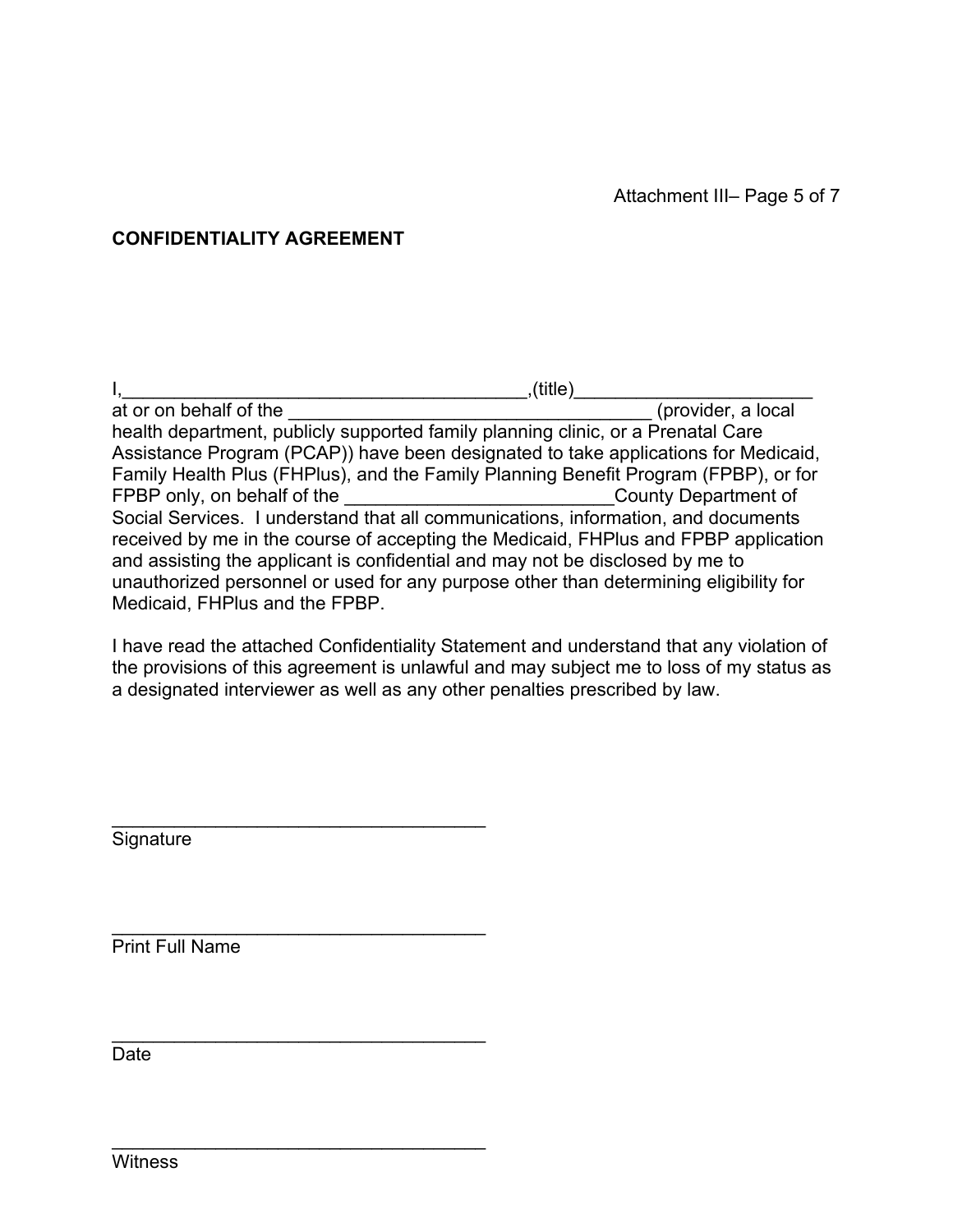## **Confidentiality Statement**

Medicaid Confidential Data (MCD) includes, but is not limited to, names and addresses of Medicaid applicants/recipients, the medical services provided, social and economic conditions or circumstances, the Department of Health's evaluation of personal information, medical data, including diagnosis and past history of disease and disability, any information regarding income eligibility and amount of Medicaid payment, income information, and/or information regarding the identification of third parties. Each element of Medicaid confidential data is confidential regardless of the document or mode of communication or storage in which it is found.

Note that this Memorandum of Understanding involves Medicaid Data, which is confidential pursuant to New York Medicaid State Plan requirements, 42 U.S.C Section 1396 a(a) (7) and federal regulations at 42 CFR Sections 431.300 et seq.

Also, pursuant to Section 367b (4) of the New York State Social Services Law, information relating to persons APPLYING FOR Medicaid shall be considered confidential and shall not be disclosed to persons or agencies without the prior written approval of the New York State Department of Health.

#### **AIDS/HIV Related Confidentiality Restrictions**

Also note that MCD may contain HIV related confidential information, as defined in Section 2780 (7) of the New York State Public Health Law. As required by New York Public Health Law Section 2782 (5), the New York State Department Of Health hereby provides the following notice:

#### **HIV/AIDS NOTICE**

**This information has been disclosed to you from confidential records, which are protected by State law. State law prohibits you from making any further disclosure of this information without the specific written consent of the person to whom it pertains, or as otherwise permitted by law. Any unauthorized further disclosure in violation of State law may result in a fine or jail sentence or both. A general authorization for the release of medical or other information is NOT sufficient authorization for further disclosure.** 

The providers agree that any further disclosure of MCD requires the prior, written approval of the New York State Department of Health (NYSDOH), Medicaid Confidential Data Review Committee (MCDRC). The Providers will require and ensure that the approved agreement, contract or document contains the above Notice and a statement that any other party may not disclose the MDC without the prior, written approval of the NYSDOH MCDRC.